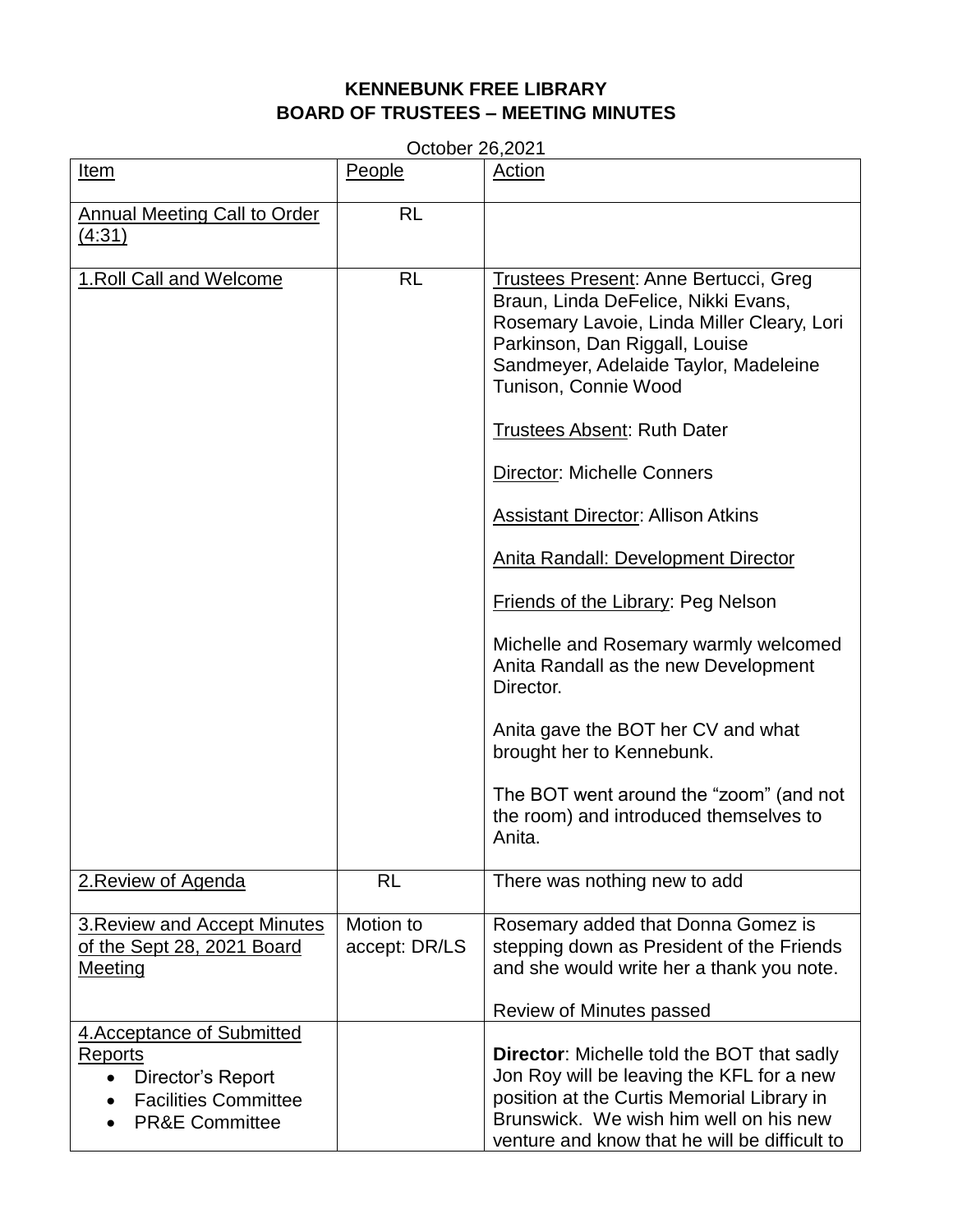| Development<br>$\bullet$<br>Committee<br><b>Finance Committee</b><br><b>G&amp;P Committee</b> |           | replace. Michelle said that the new job<br>description of his position will be tweaked a<br>bit to focus more on technology.<br>There was a question about where any<br>donations in lieu of fines would be<br>accounted for. Michelle said those<br>donations would be added under "Annual<br>Appeal."<br><b>Finance:</b> At the November Board meeting,<br>the Finance Committee will present a draft<br>budget for the Board's approval.<br><b>G&amp;P:</b> Louise shared that Michelle's<br>evaluation will begin late October through<br>January.          |
|-----------------------------------------------------------------------------------------------|-----------|-----------------------------------------------------------------------------------------------------------------------------------------------------------------------------------------------------------------------------------------------------------------------------------------------------------------------------------------------------------------------------------------------------------------------------------------------------------------------------------------------------------------------------------------------------------------|
| 5. Report from Friends of the<br>Library                                                      | <b>PN</b> | Allison and Donna met with, Giddyworm, a<br>local book vendor who has offered to scan<br>the donated books to see what their value<br>is. Any non-fiction book that is deemed of<br>value, Giddyworm will try and sell for us.<br>KFL will get half of any book that sells.<br>This is another avenue to move our used<br>books.<br>There will be a pop-up book sale between<br>Thanksgiving and Christmas.<br>The Friends will decorate the display case<br>in the lobby in November and decorate the<br>tree in December.<br>Next Friends meeting is Nov 15th |
| 6.Strategic Plan                                                                              | <b>RL</b> | Will be reviewed early in 2022                                                                                                                                                                                                                                                                                                                                                                                                                                                                                                                                  |
| <b>7.Old Business</b>                                                                         | MT/LMC    | Second reading of the Volunteer and<br><b>Employment Screening Policy. Both were</b><br>accepted and approved                                                                                                                                                                                                                                                                                                                                                                                                                                                   |
| 8. New Business                                                                               | <b>RL</b> | <b>Compensation review committee.</b><br>Rosemary described the formation of a<br>new committee to review our compensation<br>policies. The goal is to be will be more<br>proactive and transparent in an effort to be<br>more diligent about keeping our employees<br>happy. There is a concern that we may be<br>losing staff because our pay is not                                                                                                                                                                                                          |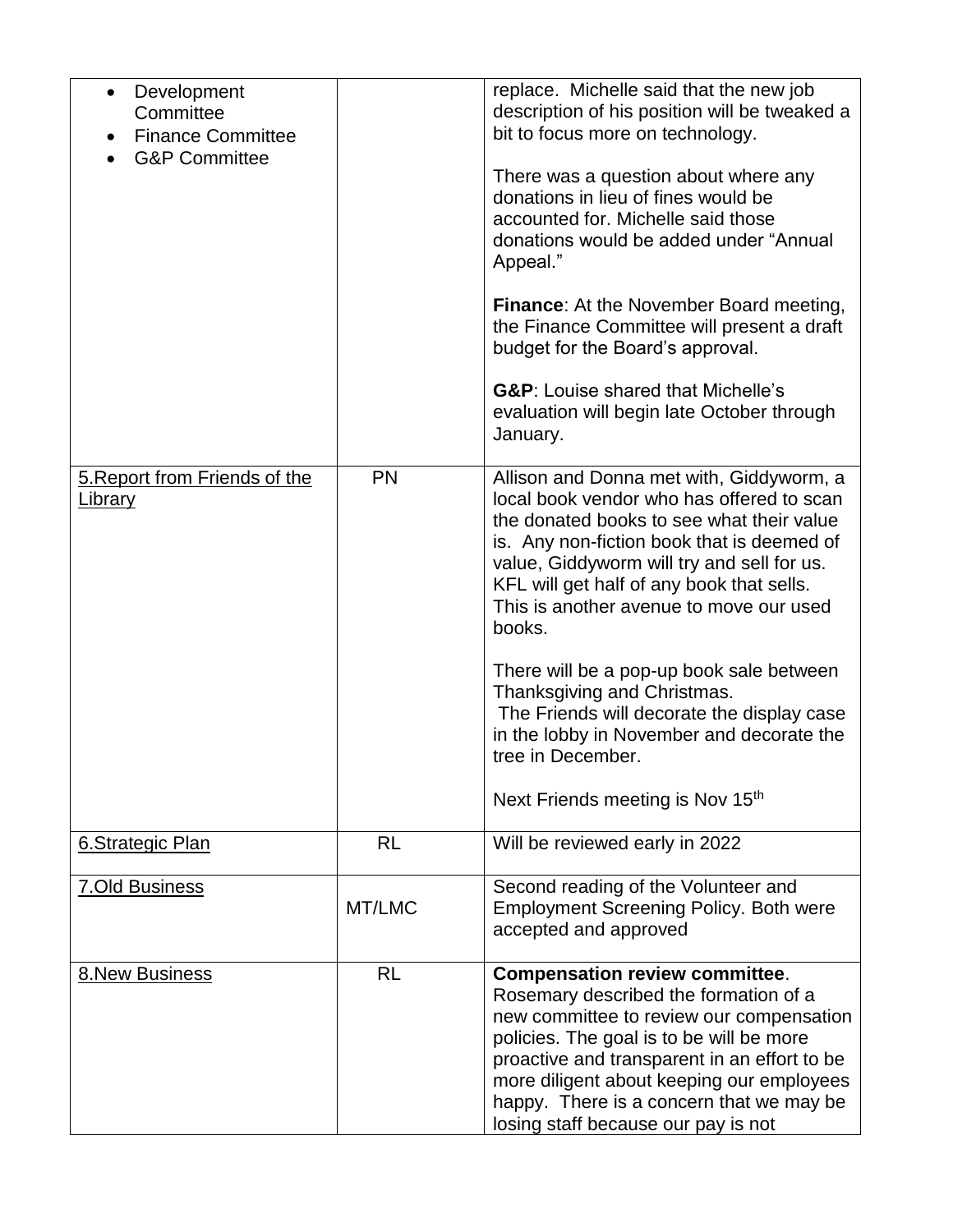|                                               |    | competitive.                                                                                                                                                                                                                                                                                                                                                                                                                                                                                                                                                                                          |
|-----------------------------------------------|----|-------------------------------------------------------------------------------------------------------------------------------------------------------------------------------------------------------------------------------------------------------------------------------------------------------------------------------------------------------------------------------------------------------------------------------------------------------------------------------------------------------------------------------------------------------------------------------------------------------|
| 9. Announcements and Other<br><b>Business</b> |    | <b>Wreath Distribution: Michelle did a screen</b><br>share of the time slots that were still open,<br>and we were able to fill all of them. Thank<br>you volunteers!<br>Total number of wreaths sold to date: 90<br><b>Bulb Planting.</b> Lori gave the bulb update.<br>About 20% of our shipment from Fedco<br>was unusable. Luckily we were able to<br>fulfill all orders that had been placed in<br>advance. Replacement bulbs arrived<br>Friday, and Lori will be in contact with Dan,<br>Connie, Deb about planting the new bulbs<br>around the KFL. Plenty left to sell to the                  |
|                                               |    | public!<br><b>Virtual Holiday Wine Tasting with Lani</b><br><b>Dietz.</b> Linda D gave us an update on the.<br>She reminded us that we do not need to<br>purchase the wines to enjoy the<br>presentation, and the first ten people who<br>sign up are entered to wine a \$69<br>Charcuterie Board donated by the The Box<br>Company that will be delivered on<br>November 16 <sup>th</sup> in time for the presentation.<br><b>BOT first annual Pot Luck Supper.</b><br>Rosemary thanked the Parkinsons for<br>opening their home for the BOT to gather<br>together in person and enjoy a great meal. |
| <b>10. Executive Session</b>                  |    | N/A                                                                                                                                                                                                                                                                                                                                                                                                                                                                                                                                                                                                   |
| 11.Adjournment (5:18)                         | RL |                                                                                                                                                                                                                                                                                                                                                                                                                                                                                                                                                                                                       |
| 12. Key Dates                                 |    | Dates on 9/28/21 Agenda for committee<br>meetings will be sent out on Monthly To-Do<br>List. Committee Chair will confirm if a<br>meeting will be held.                                                                                                                                                                                                                                                                                                                                                                                                                                               |